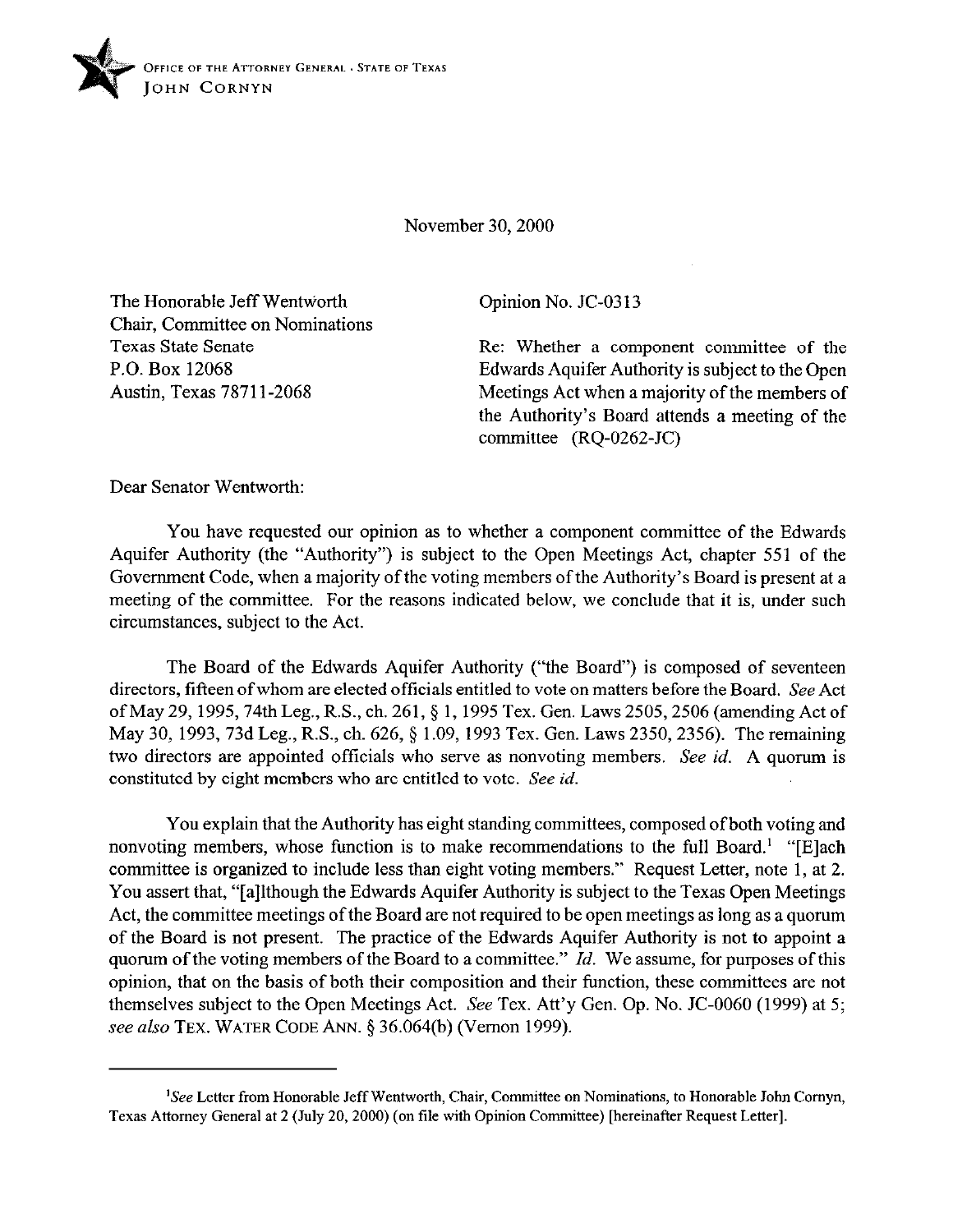You indicate that "[i]n some instances, one or more members of the Board who are not members of a committee may attend a committee meeting in order to receive the benefit of the staff's presentation of an issue, the discussion between committee members and staff, and the comments of the public attending the meeting. This may lead to the presence of a quorum of the voting members of the Board at a particular committee meeting." Request Letter, *supra* note 1, at 2. You ask whether this resulting presence of a quorum brings the committee's meeting within the ambit of the Open Meetings Act.

The Open Meetings Act defines "meeting," in relevant part, as follows:

(A) a deliberation between a quorum of a governmental body, or between a quorum of a governmental body and another person, during which public business or public policy over which the governmental body has supervision or control is discussed or considered or during which the governmental body takes formal action; or

(B) except as otherwise provided by this subdivision, a gathering:

(i) that is conducted by the governmental body or for which the governmental body is responsible;

(ii) at which a quorum of members of the governmental body is present;

(iii) that has been called by the governmental body; and

(iv) at which the members receive information from, give information to, ask questions of, or receive questions from any third person, including an employee of the governmental body, about the public business or public policy over which the governmental body has supervision or control. The term does not include the gathering of a quorum of a governmental body at a social function.

TEX. GOV'T CODE ANN. § 551.001(4) (Vernon Supp. 2000). "Deliberation" is defined as "a verbal exchange during a meeting between a quorum of a governmental body, or between a quorum of a governmental body and another person, concerning an issue within the jurisdiction of the governmental body or any public business." *Id. 5 551.001(2).*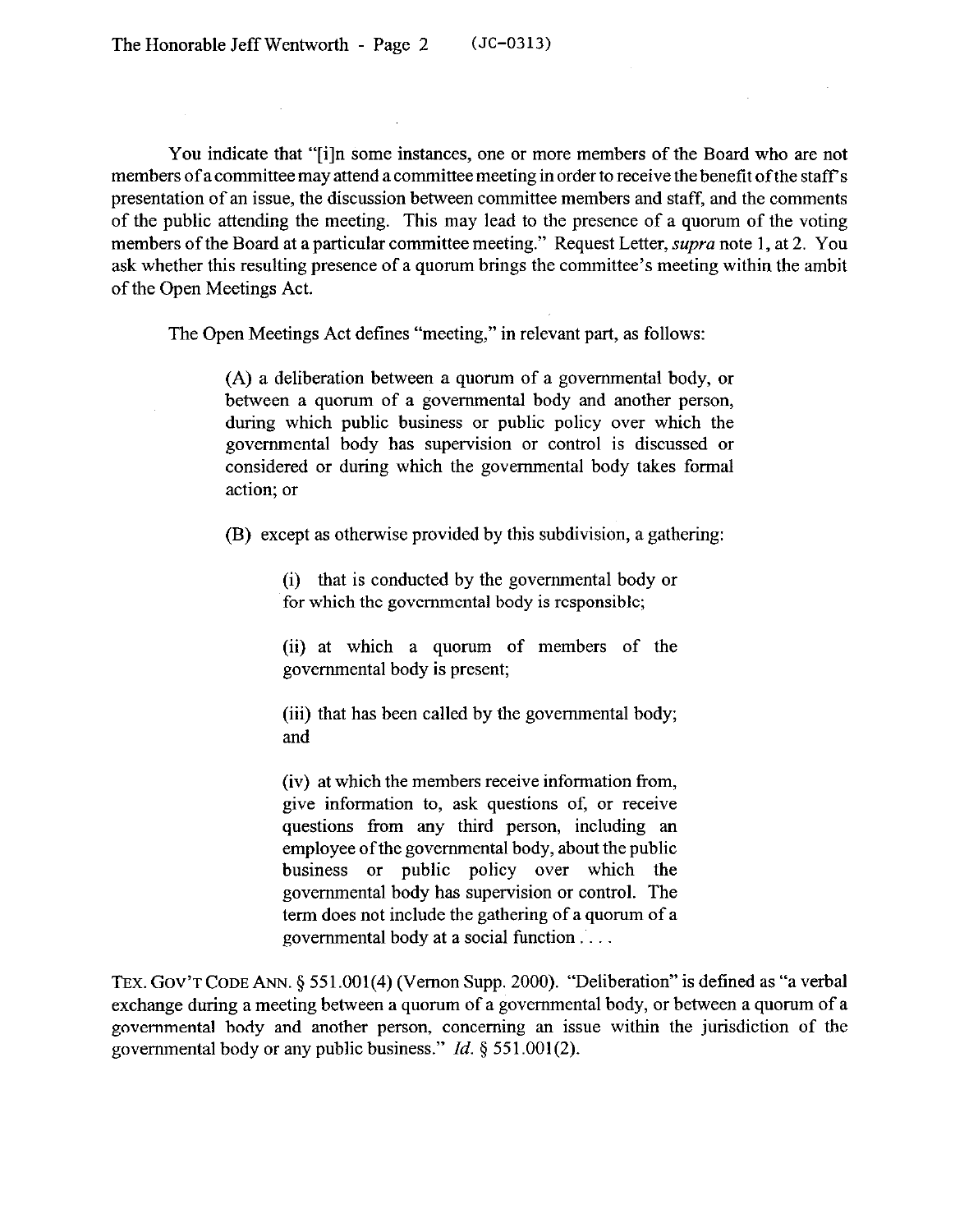Under the first definition of "meeting," the situation you describe constitutes a "meeting" when a quorum is present and when one or more members of the Board, including committee members, engages in a deliberation with any other member of the Board or committee or with any other person about public business or policy over which the Board has supervision or control. See *id.* § 551.001(4)(A). Note that the visiting members of the Board do not have to participate in the deliberation for the statute to apply. Their mere presence, which results in a quorum, is sufficient to bring the meeting within the Open Meetings Act as long as any voting member of the committee participates in a verbal exchange about public business or policy over which the Board has supervision or control. See Tex. Att'y Gen. Op. No. JC-203 (2000) at 3 (citing *Bexar Medina Atascosa Water Dist. v. Bexar Medina Atascosa Landowners' Ass'n, 2* S.W.3d 459, 462 (Tex. App.—San Antonio 1999, pet. denied) ("deliberations took place at informational gathering of water district board with landowners, where one board member asked question and another board member answered questions, even though board members did not discuss business among themselves").

The second definition of "meeting" is in some respects broader than the first because it does not require any sort of deliberation between Board members. It thus may apply to a situation in which the meeting's only purpose is for members of the Board to "receive information from" a "third person," including staff. TEX. GOV'T CODE ANN. § 551.001(4)(B)(iv) (Vernon Supp. 2000). But this definition of "meeting" requires, *inter alia,* that the gathering be one "that is conducted by the governmental body or for which the governmental body is responsible," and that the gathering "has been called by the governmental body." *Id.* 5 551.001(4)(B)(i), (iii). Because the Authority's Board appoints the component committees, we have no difficulty in concluding that such a gathering is one "for which the governmental body is responsible." See *id.*  $\S$  551.001(4)(B)(i).

We also conclude that the gathering of which you inquire "has been called by the governmental body," *i.e.,* the Board of the Edwards Aquifer Authority. The second definition of "meeting" was enacted in 1999 in part to eliminate the perceived abuse of "staff briefings." See HOUSE COMM. ON STATE AFFAIRS, BILL ANALYSIS, Tex. H.B. 156, 76th Leg., R.S. (1999). Were we to conclude that a committee of the Board rather than the Board itself was the agent responsible for the gathering in the circumstances you describe, a governmental body could re-establish the staff briefing exception merely by appointing a committee to summon members ofthe governmental body for such briefings. Furthermore, the gathering of which you inquire has in the larger sense been "called" by the Authority's Board. The committee is wholly a creature of the Board; it is not independently subject to the Open Meetings Act; and the presence of a quorum of the Board at one of its gatherings is the event that triggers the application of the Act.

We conclude that a component committee of the Board of the Edwards Aquifer Authority is subject to the Open Meetings Act under the following circumstances: the committee meeting is attended by additional voting members of the Authority's Board so that a quorum of the Board is present, and the members of the Board "receive information from, give information to, ask questions of, or receive questions from any third person, including an employee of the governmental body, about the public business or public policy over which the governmental body has supervision or control." See TEX. GOV'T CODE ANN. § 551,001(4)(B)(iv). Under these circumstances, the